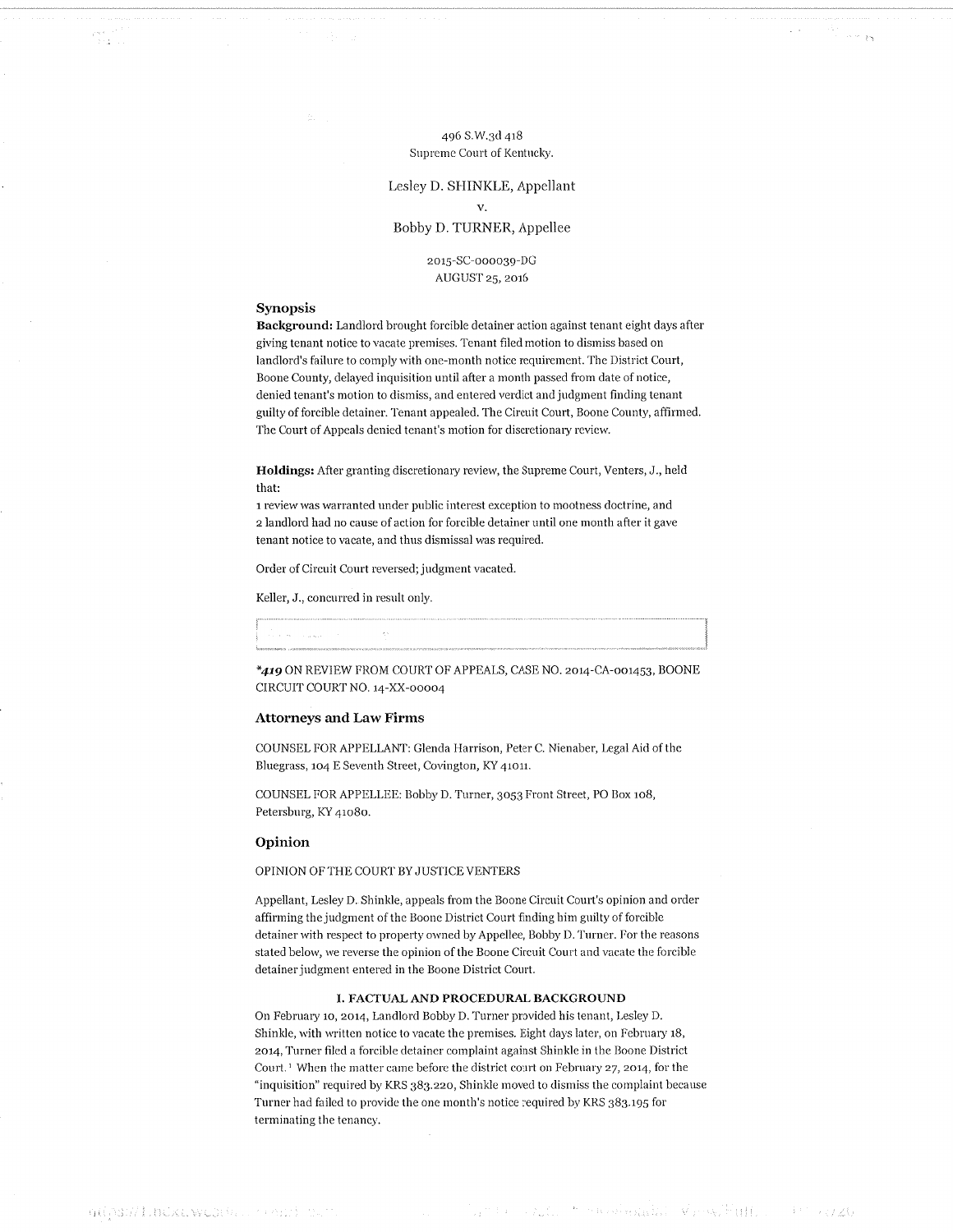In recognition of the statutory deficiency, the district court deferred its consideration of Shinkle's motion and continued the inquisition until March 13, thus allowing one month to elapse from the date Shinkle first received the written notice to vacate. In the interim, Shinkle filed a formal written motion to dismiss arguing that  $*420$  Turner had no statutory right to commence a forcible detainer action prior to the expiration of the onemonth statutory notice provision. At the March 13 inquisition, the district court denied Shinkle's motion to dismiss, reasoning that the one month statutory notice period had by then been satisfied. The court entered its verdict and judgment finding Shinkle guilty of forcible detainer.

1 Shinkle appealed to the Boone Circuit Court, which affirmed the district court. The Court of Appeals denied Shinkle's motion for discretionary review. We granted discretionary review to consider whether the filing of a forcible detainer complaint prior to the expiration of the one month notice provision complies with the special statutory requirements for a forcible entry and detainer action. Being a question of statutory interpretation and a matter of law, we conduct a de novo review. Pennyrile Allied Community Services, Inc. v. Rogers, 459 S.W.3d 339, 342 (Ky.2015) (citation omitted).

## II. THE "PUBLIC INTEREST" EXCEPTION TO THE MOOTNESS DOCTRINE **APPLIES HERE**

4 We begin our review with the observation that during pendency of the  $\overline{2}$  $\overline{3}$ appellate process, Shinkle vacated the premises. Arguably, the issue could be regarded as moot although Turner has not raised that issue. In fact, apparently content after regaining possession of his property, Turner has not filed responses to any of Shinkle's appellate pleadings. As we noted in Morgan v. Getter, "The general rule is ... that 'where, pending an appeal, an event occurs which makes a determination of the question unnecessary or which would render the judgment that might be pronounced ineffectual, the appeal should be dismissed.' " 441 S.W.3d 94, 99 (Ky.2014) (citations omitted). As methodically explained in Morgan, we recognize and may apply a "public interest" exception to that general rule when the following three elements are present: (1) a question of law that is of a public nature; (2) a need for an authoritative determination for the future guidance of public officers; and (3) a likelihood of future recurrence of the question. Id. at 102.

All three of those are elements present in this matter. First, the proper and efficient application of the law pertaining to the special statutory proceeding for forcible entry and detainer is a matter of public interest. The general statutory scheme established for such proceedings, KRS 383.200-280, although re-codified from time to time, is at least a hundred years old and arguably is now ill-suited to the reality of modem landlordtenant relations. Second, the statutory process for the adjudication of forcible entry and detainer cases is difficult to apply in the modem court system. The dearth of reported appellate opinions addressing those difficulties leaves our district courts to improvise on their own with little guidance from the appellate courts, leading to inconsistent application of the same statutory standards.<sup>2</sup> Third, the factual situation presented \*421 by this case is a recurrent event in modern life that very often arises under circumstances in which appellate review is highly unlikely. Consequently, we are satisfied that all three elements of the "public interest" exception to the mootness doctrine are present here, and our duty lies in resolving the issue for the benefit of those whose lives and property are affected by it.

#### **III. ANALYSIS**

"The remedy of forcible entry and detainer was evolved from an English criminal proceeding and is not strictly a common law action. It is regarded as a statutory action at law to recover possession of real property ...." McHugh v. Knippert, 243 S.W.2d 654, 655 (Ky.1951). As a special statutory proceeding, KRS 383.200-285 governs the eviction process with its own unique procedural requirements which "shall prevail over any inconsistent procedures set forth in the Rules [of Civil Procedure]." CR 1; See Baker v. Ryan, 967 S.W.2d 591, 592 (Ky.App.1997)(Holding that "the [forcible entry and detainer] statutes set up an exclusive procedure, complete unto itself, which implicitly rules out discovery.")

े ।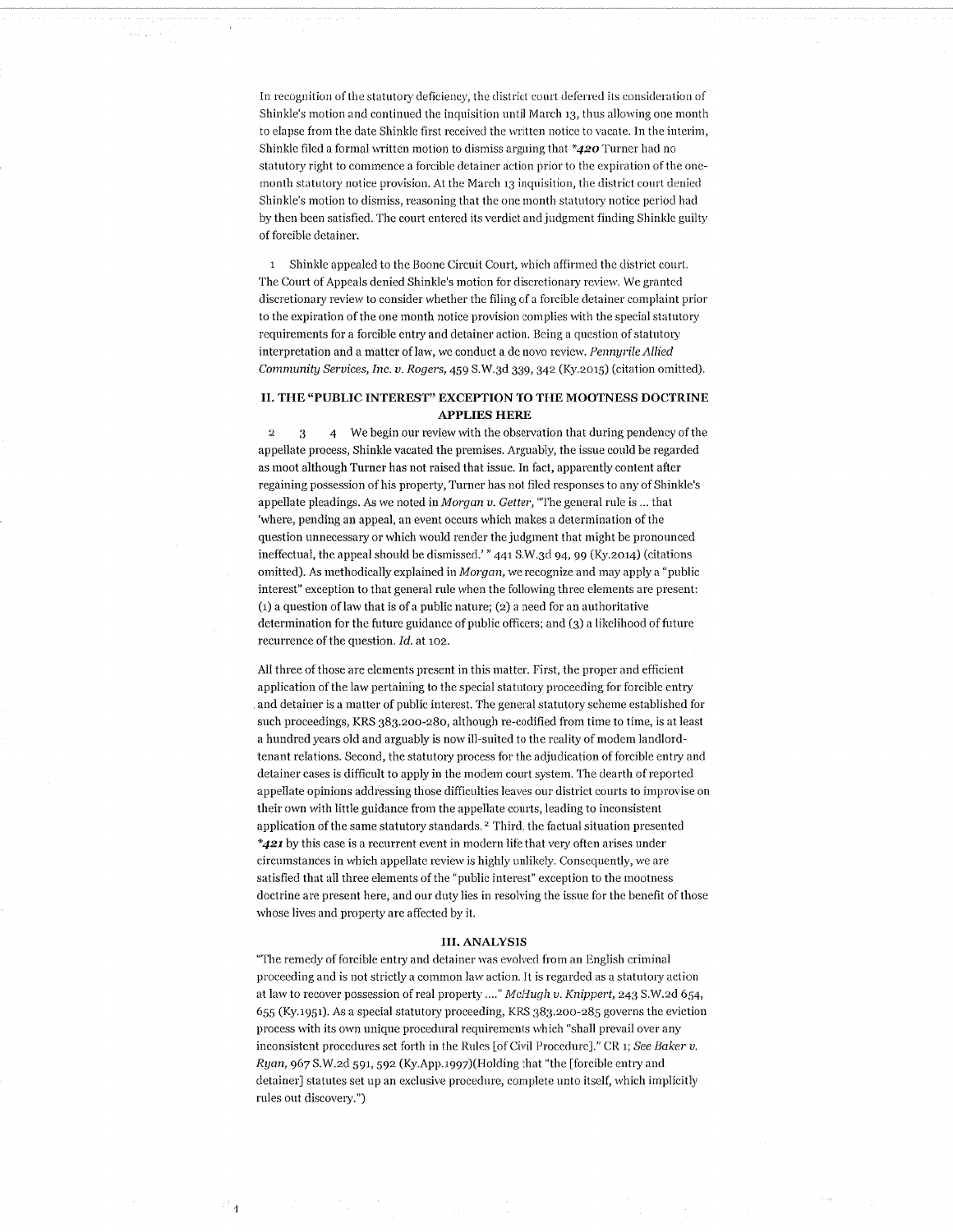Historically, causes of action to remedy a forcible entry or detainer were created by statute and exist today as a special statutory proceeding under KRS 383.200-285. Unlike their English antecedents, our statutes for forcible entry and detainer do not limit their application to instances in which actual physical force was used to enter upon land or to detain it against the rightful possessor.<sup>3</sup>

7 In Kentucky, a tenant is guilty of a forcible detainer when he refuses to 5 -6 vacate the premises after his right of possession has ended. KRS 383.200(a) provides: "A forcible detainer is ... [t] the refusal of a tenant to give possession to his landlord after the expiration of his term; or of a tenant at will<sup>4</sup> or by sufferance<sup>5</sup> to give possession to the landlord after the determination of his will."<sup>6</sup> For cases which, like the instant action, are unaffected by the Uniform Residential Landlord and Tenant Act, 7 KRS  $383.195$  prescribes the  $*422$  means by which a landlord must communicate the "determination of his will" to end the tenancy: a landlord may terminate "a tenancy at will or by sufferance [by] giving one (1) month's notice, in writing, to the tenant requiring him to remove." Therefore, by operation of KRS 383.195, Shinkle's tenancy and right of possession, did not terminate until one month after being notified to remove himself from the premises. It follows that he could not be guilty of forcible detainer until after his right of possession ended.

KRS 383.210(1) creates a statutory cause of action for "a person aggrieved by a forcible entry or detainer." To assert a valid claim for forcible detainer, the plaintiff must allege a current and immediate right to possession of the premises; otherwise, he is not "aggrieved by a forcible detainer." This principle is aptly reflected in the form published by the Administrative Office of the Courts for use in forcible entry and detainer proceedings.

Turner filed his complaint using "Forcible Detainer Complaint" form (AOC-216; Rev. 10-08). The preprinted portion of the form, which was sworn to by Turner, expressly stated: "[Turner] alleges [Shinkle] unlawfully and forcibly detain[s] the premises, and demand(s) possession of the premises be delivered to Plaintiff." The corresponding summons form (AOC-S-215; Rev 7-99), in turn, informed Shinkle that "[Turner] has filed a complaint ... claiming the Defendant [Shinkle] on the 18 day of February, 2014 forcibly detained, and now forcibly detains from [Turner] the above-described property which [Shinkle], tenant of [Turner], now holds against [Turner]."

These allegations were obviously inaccurate when made because Shinkle's one-month period to vacate had not yet expired, and thus his right of possession had not yet ended. Because Turner did not yet have the right to possession of the premises, he was manifestly not "a person aggrieved by a forcible entry or detainer." He had no statutory right at that time to commence the action asserting the claim.

8 A forcible detainer action focuses upon and determines which party is entitled to present possession of the property at the commencement of the action, not at some later date. Bledsoe v. Leonhart, 305 Ky. 707, 205 S.W.2d 483, 484 (1947) ("The question for decision was whether or not appellant was guilty of forcible detainer at the time the [forcible detainer] warrant was issued.") (emphasis added); see Belcher v. Howard, 212 Ky. 816, 280 S.W. 131, 131 (1926) ("On a warrant for forcible entry the only question is the possession at the time the entry was made.")(emphasis added); Hall's Ex'rs v. Robinson, 291 Ky. 631, 165 S.W.2d 163, 166 (1942) (Appellants clearly "had no right to maintain the [forcible detainer] action" where they failed to establish the right of possession.); see also Engle v. Tennis Coal Co., 125 Ky. 239, 101 S.W. 309, 310 (1907) ("[O]nly the naked right of possession is involved in the forcible detainer proceeding ....).  $8$ 

Reading KRS 383.200(a) and KRS 383.195 together leads to the inescapable conclusion that a tenant, at will or by sufferance, lawfully retains possession of the premises until one month after the written notice to vacate. This one month period may aptly be regarded as a "grace period" imposed by the legislature to allow the tenant a continuing right of possession for up to one month while he makes alternate arrangements for sheltering himself, his dependents, and his personal belongings. Whether that period is reasonable or not is not for this Court to say; it was prescribed by the legislature, and we are  $*423$  bound to accept it. Its effect is that a landlord cannot accurately or honestly

身体不全, 不大不一一的对抗。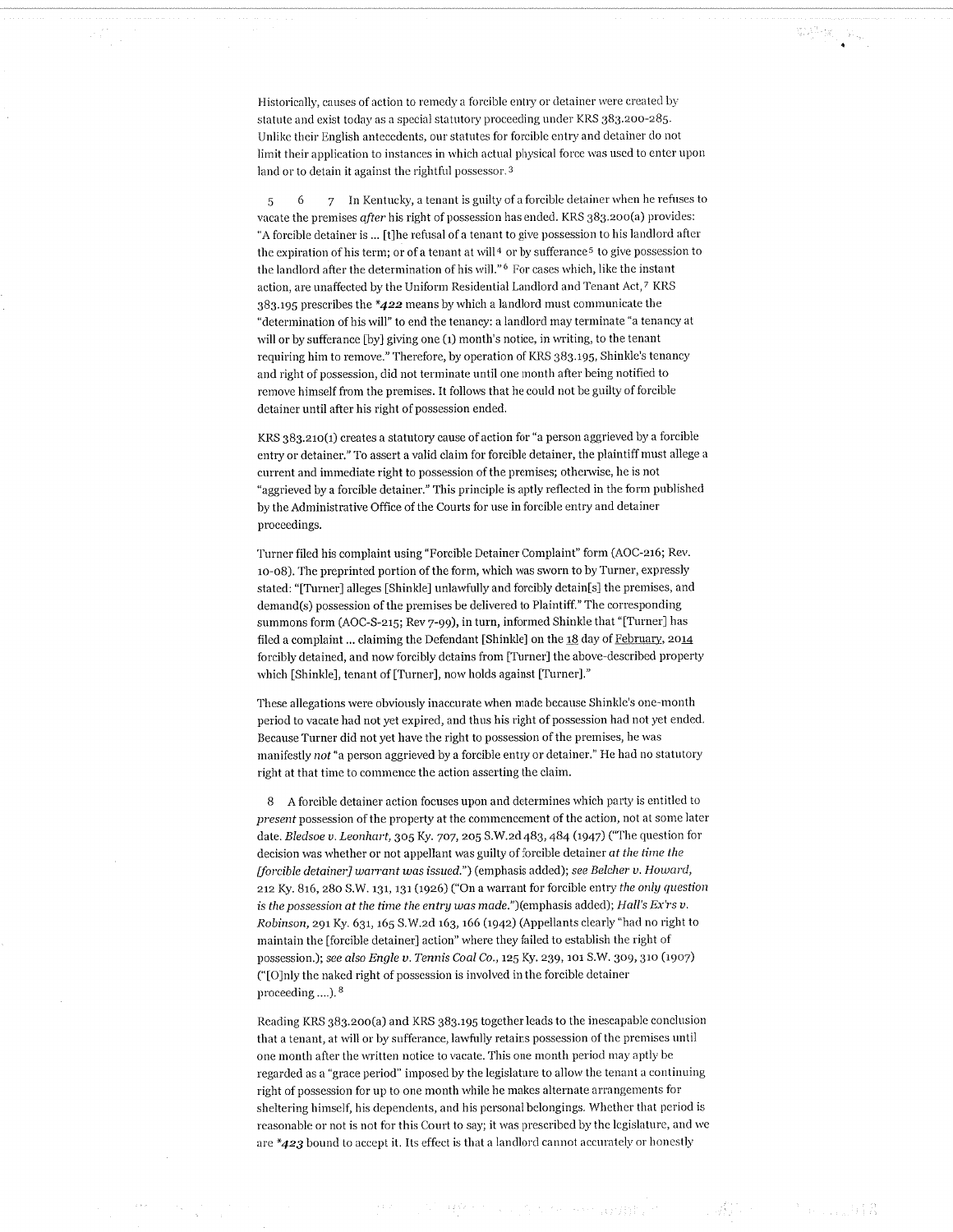state a claim for forcible detainer before the expiration of the tenant's right of possession at the end of that month.

 $\gamma$ o gas al  $\rightarrow$ 

9 By filing his forcible detainer complaint only eight days after giving Shinkle notice to vacate, Turner was claiming a right to immediate possession that he did not lawfully have. The statutory elements of a forcible detainer were not yet met since Turner had, at that time, no presently enforceable right of possession. "A cause of action does not exist until the conduct causes injury that produces loss or damage." Abel v. Austin, 411 S.W.3d 728, 736 (Ky.2013) (citation omitted). Because the complaint was filed before the stated cause of action accrued, the district court should have dismissed it; failure to do so was error.

Kentucky jurisprudence has over two hundred years of forcible entry and detainer law. Reversals of forcible detainer judgments for insufficient notice are not uncommon. See Pack v. Feuchtenberger, 232 Ky. 267, 22 S.W.2d 914, 917 (1929); Goodwin v. Beutel, 256 S.W.2d 532 (Ky.1953); Clay v. Terrill, 670 S.W.2d 492 (Ky.App.1984). It is long settled that errors which involve the legal and relative rights of the parties cannot be tolerated. See, e.g., Powers v. Sutherland, 62 Ky. 151 (Ky.1864) and Taylor v. Monohan, 71 Ky. 238 (1871) (By not alleging the essential landlord-tenant relationship existed and disclosing an interest or right to the possession of the premises in the plaintiff, the warrant was fatally defective.); Jobe v. Witten, 305 Ky. 457, 204 S.W.2d 575, 576 (1947) ("In a forcible detainer proceeding the warrant ... should show that the defendants, tenants of the complainant, now hold against him.").

Clay v. Terrill, 670 S.W.2d 492 (Ky.App.1984), decided by the Court of Appeals, is the most recent reported decision based upon insufficient notice. In Clay, instead of giving the tenant one month's written notice to vacate, the landlord demanded the tenant move out when the notice of eviction was served. Id. at 493. One week later, the trial court ordered the tenant to relinquish immediate possession of the premises to the landlord. The Court of Appeals reversed because the statutorily required one month notice to vacate was violated.

Subject to due process compliance or other constitutional constraints not present here. we are obliged to enforce the statutory provisions and procedures as they are written. Nevertheless, we cannot fail to note that the current statutory scheme for forcible entry and detainer as described above originated many, many decades ago and has arguably become ill-suited and impractical for application to modem property practices. The statutory procedure for the adjudication of forcible entry and detainer issues is ill-suited to the modern court system.

We understand the difficulty our district judges face in dealing with this antiquated statutory process. We understand the practical impediments it can impose upon landlords with a legitimate need to take possession of property that may deteriorate or be damaged during the one-month notice period. The courts, however, are not at liberty to circumvent or evade the statutory language by turning a blind eye to the statutory requirements for the sake of expedience. Consequently, we cannot sanction procedural improvisations such as the one employed here to mitigate the effect of the one-month notice provision.

#### As noted in Pack v. Feuchtenberger.

计分子 网络爱

[t]he notice to quit is technical, and is well understood; it fixes a time at which the tenant is bound to quit, and the landlord has a right to enter, and a time at which the rent terminates. The rights of both parties are fixed by it, and are  $*424$  dependent on it.... It is manifest, therefore, that when ... consequences depend upon the notice to be given, the notice should fix, with reasonable exactness, the time at which these consequences may begin to take effect.

22 S.W.2d at 917 (citations omitted). Deferring the statutory inquisition to "cure" the insufficient notice does not rectify the false allegation that the property was forcibly detained at the time the complaint was filed. Under the statutory procedure that he

 $\left(\mathcal{O}(\frac{1}{2})\right)^{2} \leq \mathcal{O}(\frac{1}{2}) \leq \mathcal{O}(\frac{1}{2}) \leq \mathcal{O}(\frac{1}{2}) \leq \mathcal{O}(\frac{1}{2}) \leq \mathcal{O}(\frac{1}{2}) \leq \mathcal{O}(\frac{1}{2})$ 

 $\mathfrak{R}_{\mathcal{M},\mathcal{F}}=\mathbb{E}[\mathcal{E}^{\mathcal{G}}_{\mathcal{M}}]=\mathbb{E}[\mathcal{E}^{\mathcal{G}}_{\mathcal{M}}]$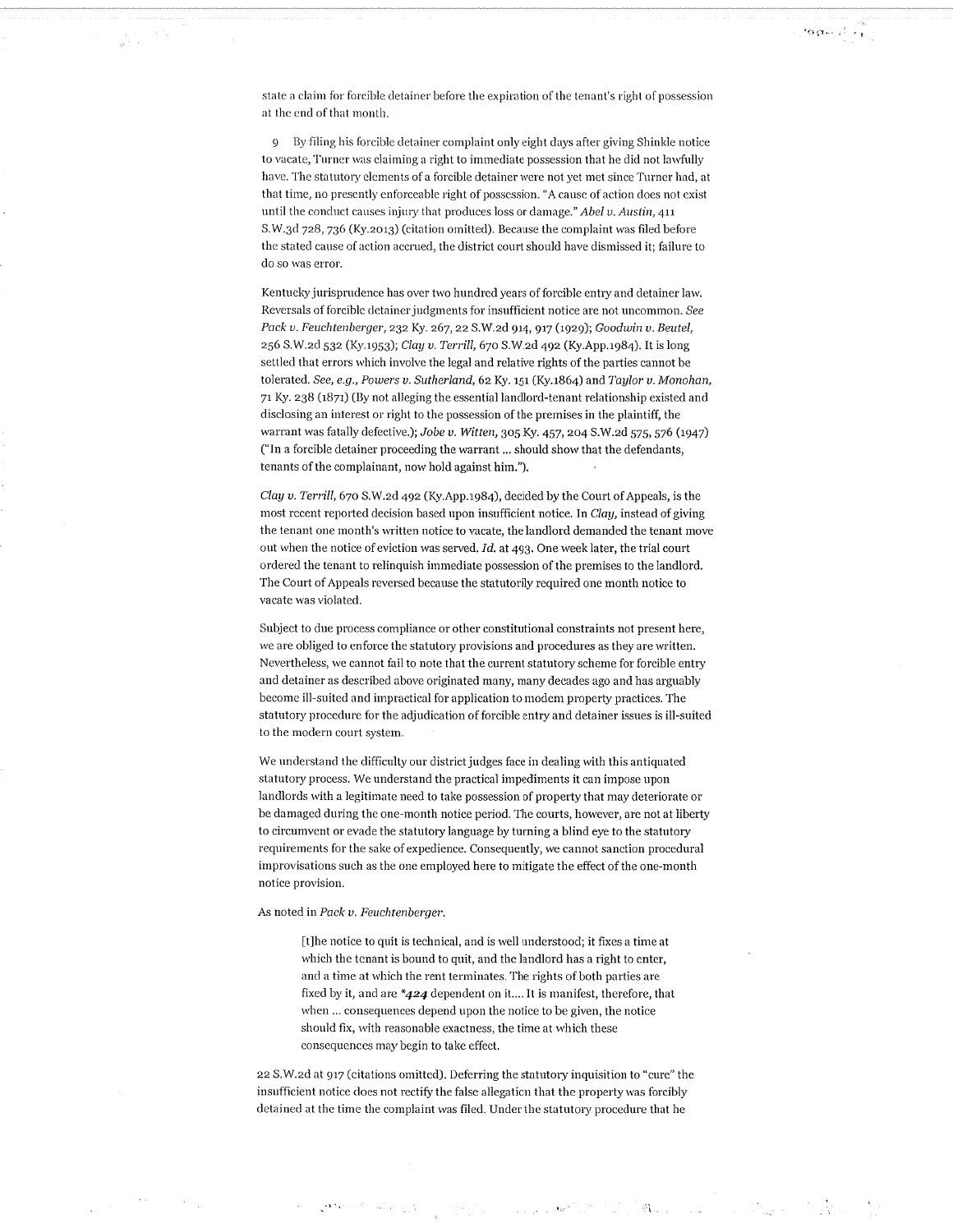himself invoked, Turner had no cause of action when his complaint was filed. The district erred in failing to dismiss the complaint pursuant to Shinkle's motion.

# **IV. CONCLUSION**

As required by KRS 383.195, a landlord must give the tenant at least one month's written notice to vacate, and until that period expires, no forcible detainer is being committed. The complaint filed prior to the existence of the cause of action should have been dismissed pursuant to the motion properly raising the issue. Accordingly, we reverse the opinion and order of the Boone Circuit Court and we vacate the judgment of the Boone District Court.

All sitting. Minton, C.J.; Cunningham, Hughes, Noble, and Wright, JJ., concur. Keller, J., concurs in result only.

## **All Citations**

 $\mathbf{X}^{p^{(1)}_1, \cdots, p^{(k)}_n, \mathbb{N}}$ 

in Times<br>Talent

 $\frac{1}{\epsilon}$ 

 $\bar{\phi}$ 

| Footnotes      |                                                                                                                                                                                                                                                                                                                                                                                                                                                                                                                                                                                                                                                                                                                                                                                                                                                                                                                                                                                                                                                                                                                                                                       |  |
|----------------|-----------------------------------------------------------------------------------------------------------------------------------------------------------------------------------------------------------------------------------------------------------------------------------------------------------------------------------------------------------------------------------------------------------------------------------------------------------------------------------------------------------------------------------------------------------------------------------------------------------------------------------------------------------------------------------------------------------------------------------------------------------------------------------------------------------------------------------------------------------------------------------------------------------------------------------------------------------------------------------------------------------------------------------------------------------------------------------------------------------------------------------------------------------------------|--|
| $\mathbf 1$    | Although the complaint shows that written notice was given just two days<br>before the complaint was filed, the parties agree that the notice was<br>actually provided eight days before the complaint was filed.                                                                                                                                                                                                                                                                                                                                                                                                                                                                                                                                                                                                                                                                                                                                                                                                                                                                                                                                                     |  |
| $\overline{2}$ | This point is demonstrated by the inconsistent adaptations that different<br>district court judges have developed relating to the very problem we<br>address in this action. Some district courts have formally adopted local<br>rules that seem to sanction the approach used in this action. For example,<br>Hopkins District Court Rule 5, provides in pertinent part: "Proof of a<br>written notice to terminate the tenancy is required and must be made 30<br>days <i>before the hearing</i> ," (emphasis added), although apparently not<br>requiring the notice 30 days before the filing of the action. Other district<br>courts reject this approach. See Daviess District Court Rule 1002, which<br>states: "[T] he tenant is to be provided thirty (30) days' notice before the<br><i>Forcible Detainer action can be filed</i> [T]he filing of a forcible detainer<br>complaint shall not be considered notice of eviction." (Emphasis added).                                                                                                                                                                                                           |  |
| 3              | Chiles v. Stephens, 10 Ky. 340, 345-346 (1821):                                                                                                                                                                                                                                                                                                                                                                                                                                                                                                                                                                                                                                                                                                                                                                                                                                                                                                                                                                                                                                                                                                                       |  |
|                | In this country our statute is not precisely the same as those of England,<br>but it is more favorable to the possessor, and declares that every entry,<br>whether with or without force, if it be made without the assent or against<br>the will of the person having the possession in fact, shall be deemed a<br>forcible entry  The landlord can, no more than any other person, after<br>the expiration of the lease, enter against the will of the tenant. If the<br>tenant refuses to restore the possession, the act has furnished a remedy<br>to the landlord; but in pursuing that remedy, he is not to be his own<br>judge, but must refer his case to the tribunals of justice for decision. The<br>landlord may have a title of entry, but his having such title gives him no<br>right to enter upon the possession in fact of another against the will of<br>the possessor; and there is nothing in the act which places his claim to<br>redress himself by his own act on different footing from any other person<br>having the right of entry; and if he should enter, must be subject to the<br>same consequences of others making forcible entries. |  |
| 4              | "Possession of property and occupancy under an agreement for an<br>indefinite term ordinarily creates a tenancy at will." Morgan v. Morgan,<br>309 Ky. 581, 218 S.W.2d 410, 411 (1949).                                                                                                                                                                                                                                                                                                                                                                                                                                                                                                                                                                                                                                                                                                                                                                                                                                                                                                                                                                               |  |
| 5              | "A tenancy by sufferance exists where a person who has originally come<br>into possession lawfully holds such possession after his right of occupancy<br>is terminated." Delph v. Bank of Harlan, 292 Ky. 387, 166 S.W.2d 852, 853<br>(1942) (citations omitted).                                                                                                                                                                                                                                                                                                                                                                                                                                                                                                                                                                                                                                                                                                                                                                                                                                                                                                     |  |

 $\mathfrak{M}$  and the second contribution of  $\mathbb{R}^n$  . The second contribution of  $\mathbb{R}^n$